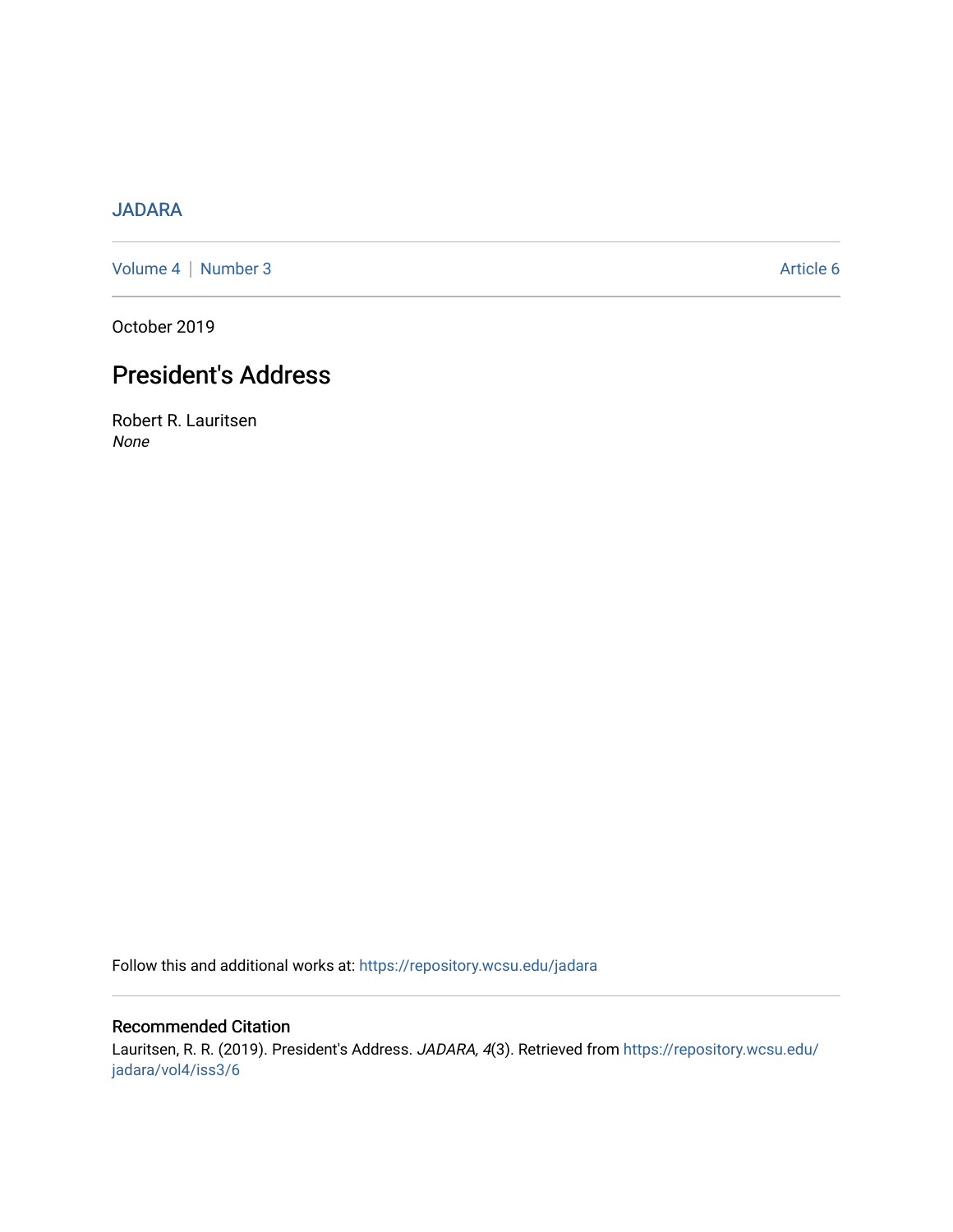## PRESIDENT'S ADDRESS TRENDS IN PRWAD

ROBERT R. LAURITSEN

Man has been offered a variety of challenges throughout history. Opportunities for accepting a challenge do not always just happen. Charles A. Lindberg expressed the thought well when he said;

Find something new—a field that needs research and hasn't been well studied. Without a challenge a man isn't getting the most from his life.

Needs for service, or service delivery systems, arise from vacuums, or near vacuums. In the first half of the 20th Century, rehabilitation services to deaf people operated in near vacuums. Few states offered rehabilitation services to adult deaf persons. One exception would be my native state of Minnesota where Dr. Petra F. Howard labored continually from 1915 until the late 1950's. On the national scene sporadic efforts to serve deaf people were to wait until Boyce Williams became the National Consultant for Rehabilitation for Deafness in 1945. Boyce, without question, since 1945, has been a true leader and catalyst in the multi-faceted roles of Rehabilitation. Organizational efforts directed exclusively towards the rehabilitation of deaf adults were to wait until the 1960's.

The purpose of this paper is to direct attention to our organization, PRWAD, that emerged as something new in an area that had not been well studied and to set trends for the future of the organization.

Mager in Instructional Objectives stated in effect that "If you do not know where you are going, any route is just as good." A

1

Ċ.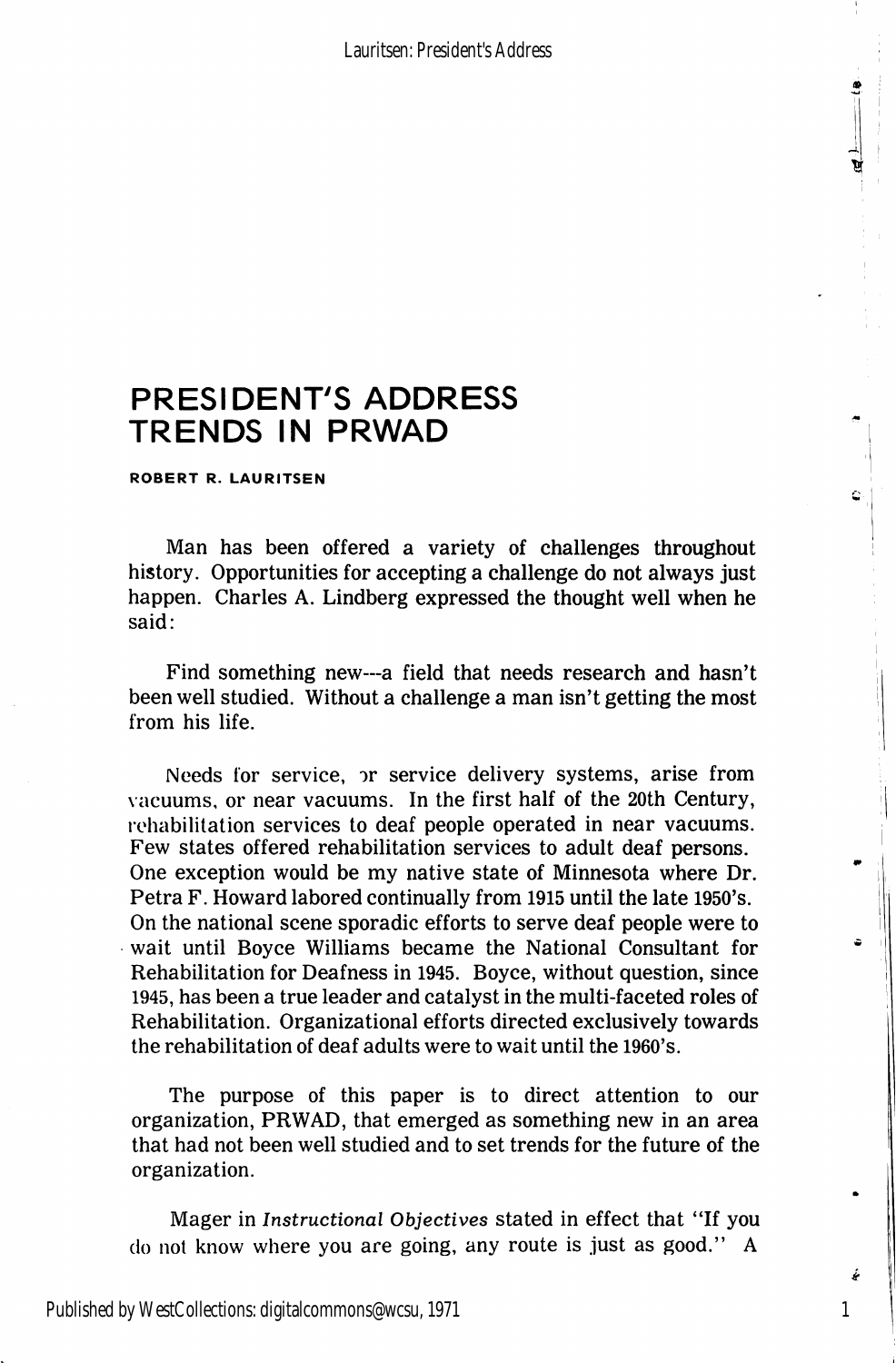*JADARA, Vol. 4, No. 3 [1971], Art. 6*

### PRESIDENT'S ADDRESS - TRENDS IN PRWAD

A

 $\bullet$ 

é

 $\blacksquare$ 

corollary statement might be, "If you do not know where you have been, you may not really know where you are now." To gain perspective for trends of PRWAD in the Decade of the Seventies, let us take a brief look at where PRWAD has been in the past, and where PRWAD is now as we view our Conference Theme, "Deafness in the Seventies, a Decade of Service in Depth."

The initial ground-swells for the establishment of a professional organization serving adult deaf persons were felt during the 1950's. The advent of the 1960's increased the magnitude of these groundswells as larger and larger number of professionals saw fit to dedicate their activities towards the total betterment of deaf persons in our society. One formal bench-mark and beginning towards an organizational structure took place in an after-hours session at the Hotel Andrew Johnson, Knoxville, Tennessee, October, 1964. A time table of 19 months evolved from the Knoxville meeting. During these 19 months a steering committee was able to devise goals, purposes, objectives, and an organizational structure to present to yet another after-hours meeting at the Sheraton-Jefferson Hotel in St. Louis, Missouri, May, 1966. Rehabilitation Workers for Deaf People gathered at the St. Louis meeting supported the work of the steering committee and on May 25th, 1966, PRWAD became a reality.

It can be said that PRWAD has among its qualities a feature of responsiveness. The activities leading up to May 1966, were The activities leading up to May, 1966, were marked by a responsiveness to a scattered professional community Activities since 1966 reflect this same quality. A significant dif ference lies in the fact that the scattered professional community has rapidly become more populous.

The responsive qualities of PRWAD can be measured by the purposes of PRWAD as stated in the By Laws as follows:

1. To promote the development and expansion of professional rehabilitation services for the adult deaf;

2. To provide a forum and a common meeting ground so that the organization may be instrumental in bringing about a better un derstanding of deaf people as a whole by encouraging students, professional persons and laymen to develop more than a super-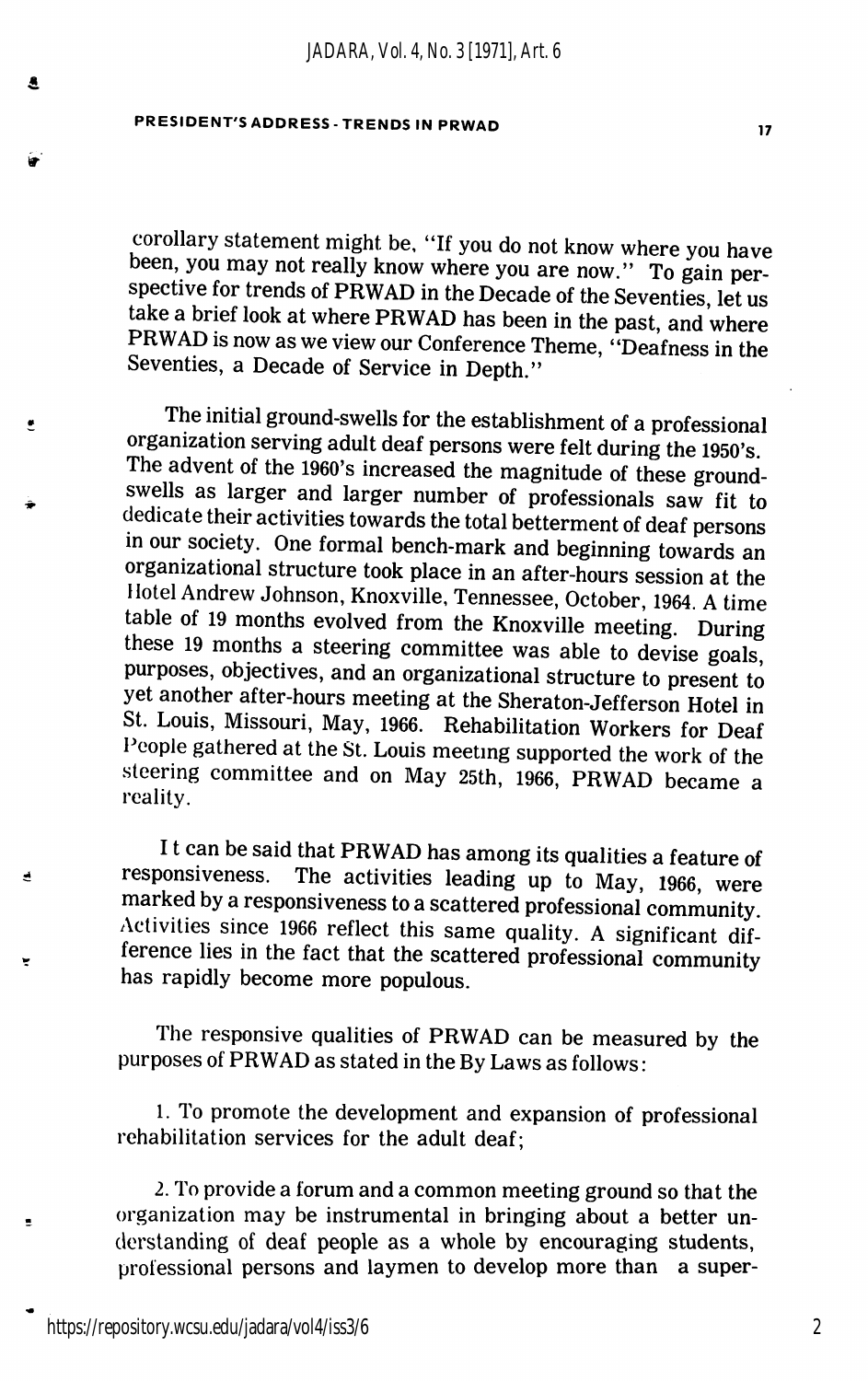#### 18 PRESIDENT'S ADDRESS - 'trends in prwad

licial understanding of the needs and problems of this group especially the problems related to communication techniques needed to work effectively with the adult deaf in a rehabilitation setting;

:5. To promote and encourage scientific research of the needs and problems engendered by deafness which inhibit in important ways the successful overall functioning of a deaf person;

4. To promote and develop recruitment and training of professional workers for the deaf;

5. To sponsor a professional publication for the promotion of inter and intra-disciplinary communication among professional persons primarily concerned with deaf adults and others interested in such activities;

6. To cooperate with other organizations concerned with deafness and rehabilitation of the deaf and with allied services in promoting and encouraging legislation pertinent to the development of professional services and facilities for the adult deaf.

PRWAD has been active on a variety of fronts in pursuing its goals and purposes. Let us briefly review each of the objectives of PRWAD. The development and expansion of rehabilitation services for adult deaf people can be viewed in one light by the number of active members of the organization. As of September, 1970, there were in excess of 700 active members. In other ways, the activities of PRWAD have resulted in a variety of communications being directly transmitted to the Department of Health, Education, and Welfare. Numerous members of PRWAD are regularly involved in all levels of government and in a variety of community organizations, thus providing a high degree of visibility.

The second objective of PRWAD calls for the provision of a forum and common meeting ground. This objective is being met and in part can be measured by National Conferences, and frequency of Executive Board meetings. The First Conference, attended by 88 members, was held in Pittsburgh, Pennsylvania, in October, 1967. The Second Conference was held in Hot Springs. Arkansas, May, 1969, with over 160 members in attendance. Our

3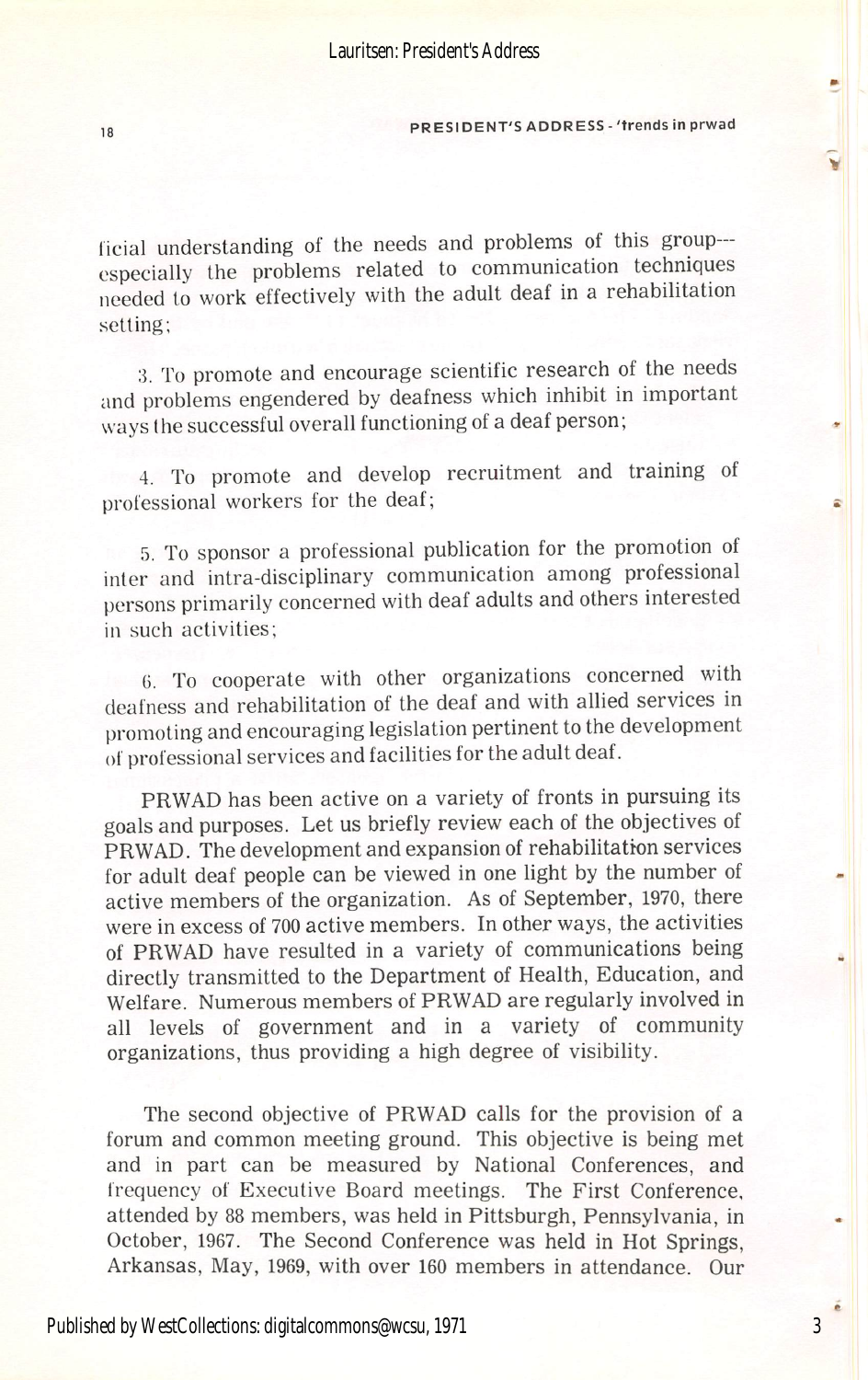#### PRESIDENT'S ADDRESS-TRENDS IN PRWAD IV

 $\bullet$ 

 $\bullet$ 

'I'hird Conference is now underway with 254 persons registered. It is interesting to note that the first conference was "piggy-backed" on a national workshop, while the second conference was free standing. The Executive Board has met 13 times, and by the time we depart Rochester, the 14th meeting will have taken place.

The third objective calls for the promotion and encouragement of scientific research. This objective is best met through the membership of an organzation. A review of the literature will reveal that numerous members of PRWAD are conducting research in their various settings.

The fourth objective calls for recruitment and training of professional workers for the deaf. The visibility of PRWAD through its membership, its conferences, and its publications has enhanced the development and recruitment of needed professional workers. Numerous letters are received at Box 125, Knoxville, Tennessee, making serious inquiry into deafness as a field for professional endeavor. These inquiries are responded to individually and per sonally by the 2nd Vice-President.

The fifth objective calls for the sponsorship of a professional publication. PRWAD produces three publications. The quarterly Journal of Rehabilitation of the Deaf, and the Deafness monographs are professional publications. In addition, the PRWAD Newsletter<br>is issued bi-monthly. At this very moment a Research and At this very moment a Research and Demonstration application is pending in HEW which is designed to make Deafness an annual professional publication, similar to the annual Blindness. The acceptance of the Journal is reflected in the total subscription which approaches a distribution of 1000 per issue. This figure includes both membership and subscriptions of nonmembers. On a subjective basis, it is interesting to note the bibliographies of a number of recently published papers, and the bibliographies of graduate students' papers. In these papers the publications of PRWAD are found with increasing frequency.

Finally, a mandate for PRWAD is cooperation with other organizations concerned with deafness. This cooperation has been implemented by:

1. Co-sponsorship of several workshops organized by the National Association of Hearing and Speech Agencies;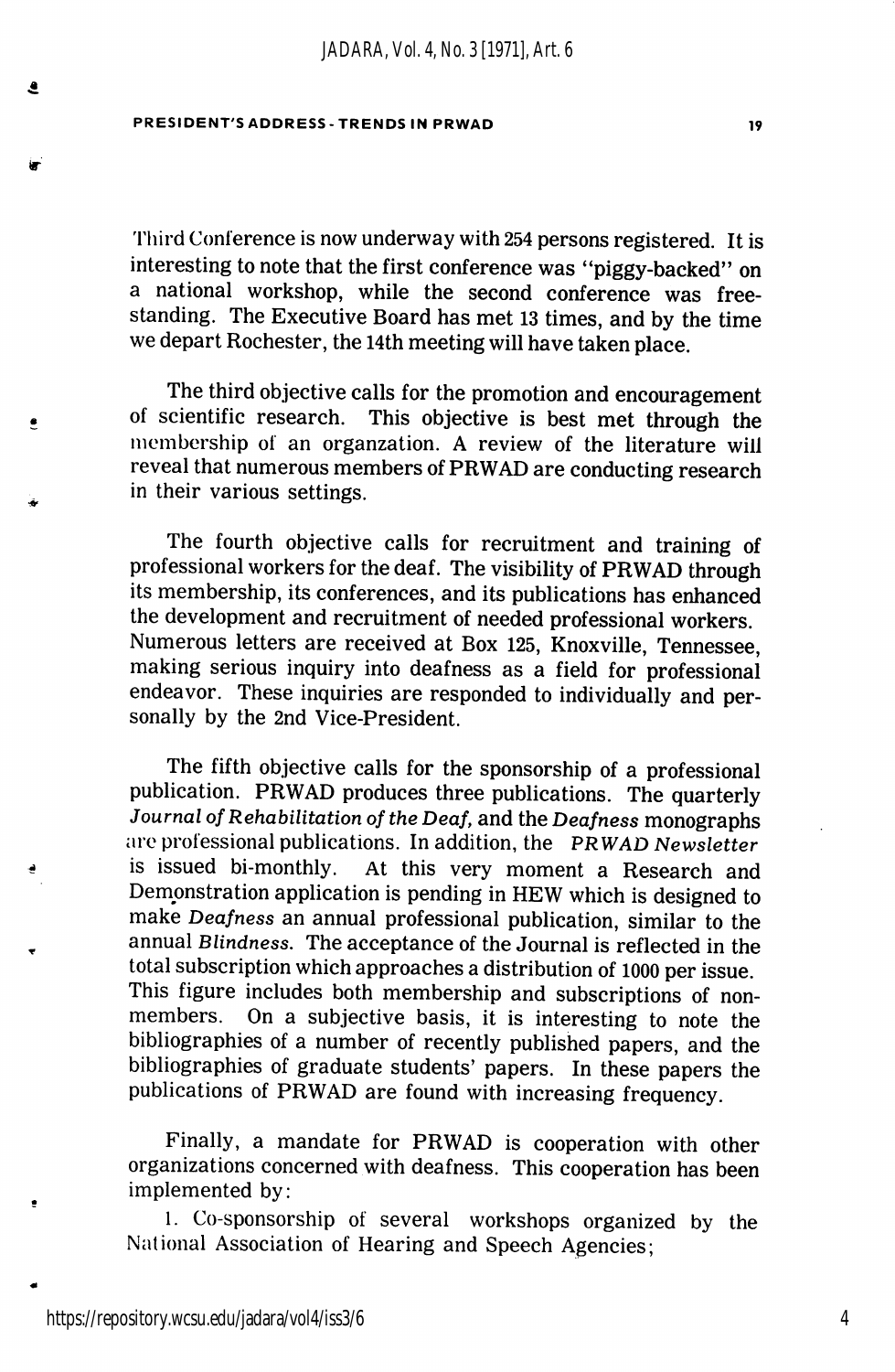#### 20 PRESIDENT'S ADDRESS-TRENDS IN PRWAD

2. Co-sponsorship of the National Census of the National Association of the Deaf;

3. Co-sponsorship of the Third Forum of the Council of Organizations Serving the Deaf;

4. Membership in the President's Committee on Employment of the Handicapped;

5. Membership in the Council of Organizations Serving the Deaf;

6. Participation in meetings with Gallaudet College viewing long range goals and objectives of the College;

7. Developing and maintaing relationships with other professional organizations such as the National Rehabilitation Association.

A second part of this final mandate calls for cooperation with other organizations in encouraging legislation pertinent to the develop ment of professional services and facilities for the adult deaf. In this area individual members of PRWAD have enjoyed a high degree of participation.

PRWAD, as other organizations, has a variety of committees. Those committees functioning as a mandate of the By-Laws are the By-Laws Committee, the Nomination and Elections Committee, the Membership Committee, the Editoral Advisory Committee, and a Conference Committee.

Additional committees serving at the pleasure of the mem bership through the Executive Board are: Media Committee, Committee to Investigate the Feasibility of Name Change, Man power Committee, Religious Work Committee, and a Committee on Severly Handicapped Deaf Adults. Additionally there is a special committee concerned with JRD subscriptions and business matters of the publications of PRWAD.

This, very briefly, is PRWAD. The organization grew out of responsiveness for the need of an organized approach to meeting the

5

w

 $\mathbf{z}$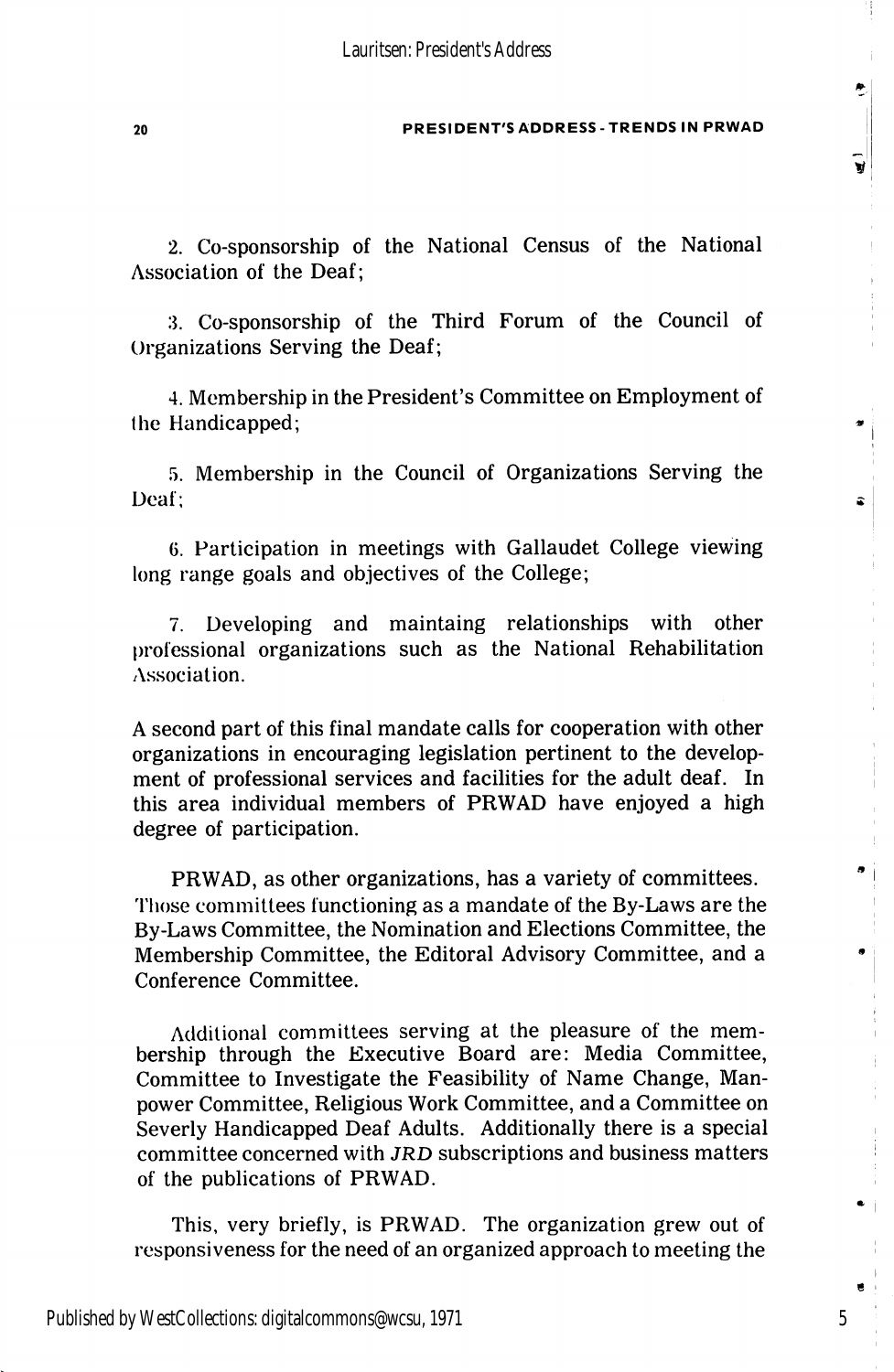#### PRESIDENT'S ADDRESS-TRENDS IN PRWAD 21

٤

 $\bullet$ 

rehabilitation needs of adult deaf persons. Through publications, conferences, individual and collective efforts of its membership, through Committees and through action of the Executive Board PRWAD has attempted to meet in part, needs of adult deaf people. The emphasis has been on service delivery systems which have been enumerated. There are numerous benefactors who have provided a variety of vehicles for the accomplishments of PRWAD. Not the least of these has been the excellent working relationships with the Department of Health, Education, and Welfare. Countless individuals have contributed unstintingly of their time and talents to the growth of PRWAD.

PRWAD has been, and currently is, a voluntary organization. As a professional organization, we are in our infancy, just four years old. Yet, with some sense of pride, the membership can boast of the total members involved, of the publications, of the National Conferences, and the activities of its various committees.

The question before us, then, is, what lies ahead in the 70's? Some answers simply stated are;

1. Continued responsiveness to the needs of the professional community to better serve the needs of deaf persons;

2. Maintainance of an openess of professional behavior in seeking ways and means of strengthening the organization;

3. A critical review of the Publications Policies to strengthen the trend of promoting inter- and intra-professional communication;

4. A critical review of membership qualifications designed to strengthen the total functioning of the organization;

.5. Continued emphasis on cooperation with other organizations concerned with deafness and with allied services;

6. Investigation of a move away from a pure voluntary status. The implication is that the current awareness of the total rehabilitation needs of deaf persons whould be better served through permanent staffing patterns.